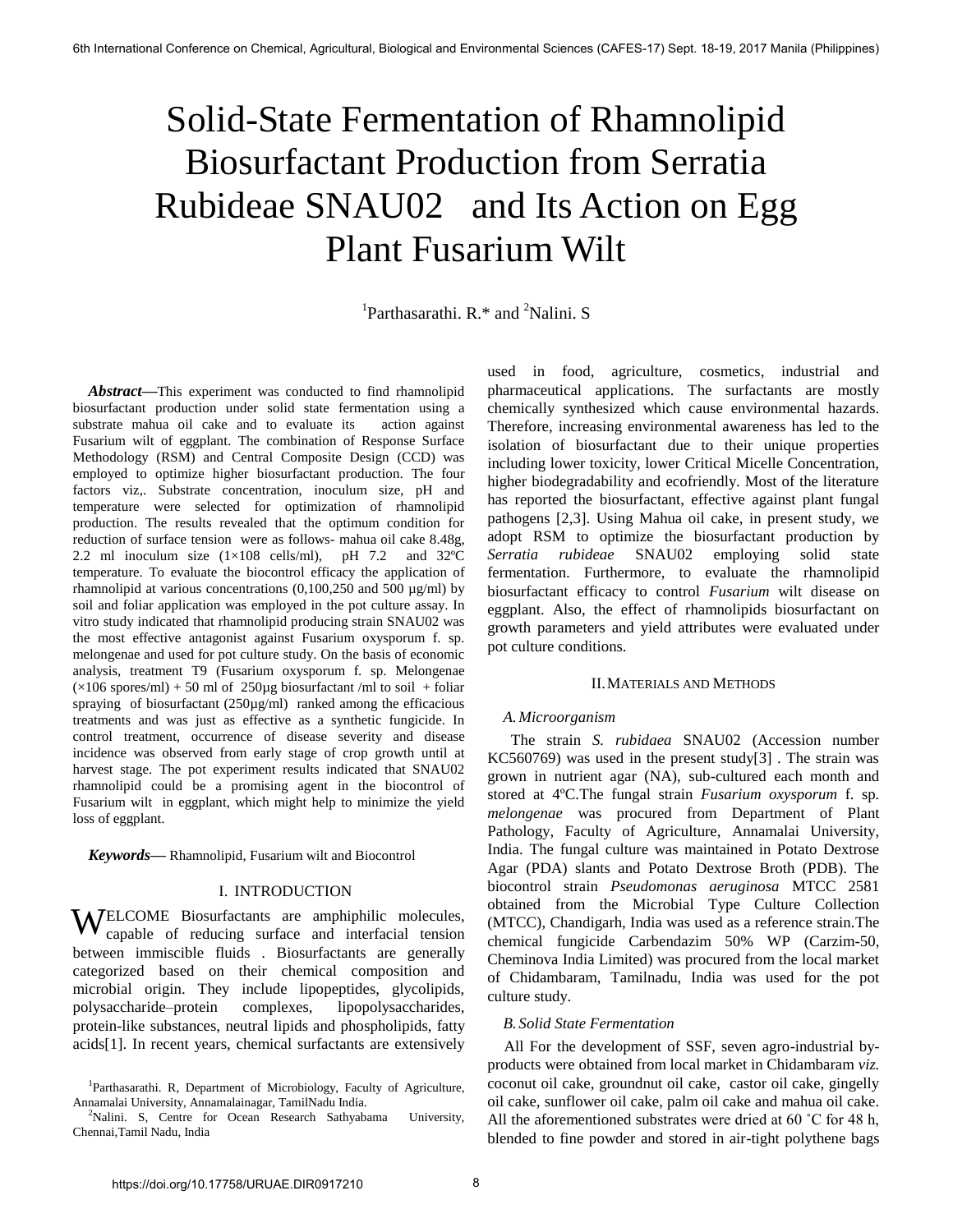till use. All the solid substrates were directly used in the fermentation media without any pretreatment. To develop the solid state fermentation, 5.0 g substrate was transferred to 250 ml Erlenmeyer flask and to this a salt solution was added to maintain the final moisture level at 65 percent. The composition of the salt solution was as follows  $%$ ): NH<sub>4</sub>NO<sub>3</sub> 0.5, NaCl 0.9,  $MgSO<sub>4</sub> 7H<sub>2</sub>O$  0.1, pH 7.0. The fermentation media was sterilized at 121˚C for 15 min, cooled and inoculated with 2.0 ml inoculum of *S. rubidaea* SNAU02 and incubated at 30˚C for seven days. All the experiments were performed in triplicates.

# *C. Response surface methodology (RSM) for the optimization of Biosurfactant Production Under SSF*

 The experiment was performed using Central Composite Design (CCD) for which a total of 30 treatment combinations were generated using designer expert 7.0 software (Stat-Ease Inc. Minneapolis, USA)[5]. From the experimental data according to this design, a second-order polynomial regression model equation was derived as below:

$$
Y=\beta _0+\beta _1A+\beta _2B+\beta _3C+\beta _4D+\beta _{11}A^2+\beta _{22}B^2+\beta _{33}C^2+\beta _{44}D^2+\beta _{12}AB+\beta _{13}AC+\beta _{14}AD+\beta _{23}BC+\beta _{24}BD+\beta _{34}CD.
$$

where Y: predicted response (Surface tension (mN/m), ST),  $\beta_0$ : intercept , A: Substrate concentration, B: Inoculum size, C: pH, D: temperature,  $β_1$ ,  $β_2$ ,  $β_3$  and  $β_4$  are the linear coefficients;  $β<sub>11</sub>, β<sub>22</sub>, β<sub>33</sub>, and β<sub>44</sub> are the squared coefficients; β<sub>13</sub>, β<sub>12</sub>, β<sub>14</sub>$  $β_{23}, β_{24}, β_{34}$  are the interaction coefficients; A<sup>2</sup>, B<sup>2</sup>, C<sup>2</sup>, D<sup>2</sup>, AB, AC, AD, BC, BD, CD are the interaction between the variables as significant terms.

#### *D. Determination of the Biosurfactant Production*

 For extraction of biosurfactant, 100ml of distilled water was added to each SSF flask and contents were agitated at 200rpm at 30°C for 1h on an orbital shaker. Then the contents were filtered using a cheese cloth, filtrate was pooled and then centrifuged at 2822G-force for10min for 10 min. Surface tension was measured according to Velioglu and Urek [6]. The surface tension of extracted supernatant obtained from SSF process was measured by Du Nuoy ring method using Krüss-K6 tensiometer.

## *E. In vitro screening for potential antagonism*

 The antagonist activity of the selected SNAU02 strain was evaluated in Petri dishes by dual-culture as described by Tian et al [7].

## *F. Efficacy of Rhamnolipid Biosurfactant against Fusarium Wilt in Pot Assay*

 The experiments was conducted on eggplant (variety-Magadh long (Mahyco seeds) during 2013(June-august) at the Department of Microbiology, Faculty of Agriculture, Annamalai university, Annamalai nagar , India. The pot assay was carried out to explore the efficacy of rhamnolipid biosurfactant at a concentration of 0, 100, 250 and 500µg/ml (w/v in distilled water) to biocontrol the *Fusarium wilt o*n eggplant by soil drenching and foliar application.

 The eggplant seedlings were grown on plastic tray for two weeks and then transplanted to pots containing Annamalai Nagar soils, Sand, Red earth and FYM in equal parts. The nursery bed was prepared by mixing equal parts of FYM, sand and red earth and beds were formed to a height of 12cm. The eggplant seeds were sown in lines at an interval of 5.0 cm between lines and covered with fine sand and soil mixtures. Prior to the treatment with *Fusarium* spore and purified rhamnolipid biosurfactant solution, the egg plant were maintained under normal condition for three weeks. The fungal culture *Fusarium oxysporum f. sp. melongenae was* grown in PDA plates and incubated at 25ºC for four days. The *Fusarium* spores were harvested according to Prasad et al. [8] and  $10<sup>6</sup>$ ml spores were adjusted with distilled water using hemocytometer.

 The pot culture study was performed with three replicates for each control plant and purified biosurfactant treatments respectively. The treatments were arranged in CRBD design (Complete Randomized Block Design) and 50ml spore suspension of *Fusarium oxysporum f. sp. melongenae* was sprayed at a time over all the treatments. The control treatment only received water spray. Carbendazim concentration (0.2%) was applied at once in soil. The soil without addition of Carbendazim served as control. Three replicates were maintained for all the treatments. Foliar application of Carbendazim at 0.1% on 30, 60 and 90 days after transplanting (DAT). Carbendazim was sprayed during the early morning or late evening to avoid scorching effect. The partially purified biosurfactant produced from *Serratia rubidaea* SNAU02 were applied in pot at various concentrations namely 100, 250 and 500 µg/ml respectively. Whereas, foliar sprays of biosurfactant was applied at the rate 50ml of 100, 250 and 500 µg/ml on eggplants were undertaken on 30 60 and 90 Days After Transplanting (DAT). The pot trial experiment treatment details as follows: T<sub>1</sub>-Control (Distilled water), T<sub>2</sub>- Fusarium *oxysporum* f. sp. *melongenae*, T3-*Fusarium oxysporum* f. sp. *melongenae* + *P. areuginosa* MTCC 2581 (Reference strain) + Soil drenching of 50ml  $(x10^6$ cells/ml) + 50ml foliar spray  $(\times 10^6 \text{ cells/ml})$ on 30, 60 and 90th DAT,  $T_4$ -*Fusarium oxysporum* f. sp. *Melongenae* + Carbendazim at 0.2% soil drenching + foliar spraying at 0.1% on 30th and 60th DAT, T5-*Fusarium oxysporum* f. sp. *melongenae*(×10<sup>6</sup> spores/ml) + 50 ml of 100 $\mu$ g biosurfactant /ml to soil,  $T_6$ - $Fusariumoxysporum$  f. sp.  $melongenae(\times 10^6$  spores/ml) + 50ml of  $250\mu$ g biosurfactant/ml to soil,  $T<sub>7</sub>$ -*Fusarium*  $oxysporum$  f. sp. *melongenae*( $\times 10^6$  spores/ml)+50 ml of 500µg biosurfactant/ml to soil, T<sub>8</sub>-*Fusarium oxysporum* f. sp.  $melongenae$   $(\times 10^6)$ spores/ml)  $+50$  ml of  $100\mu$ g biosurfactant/ml to soil + foliar spraying of biosurfactant (100µg/ml) on 30,60 and 90th DAT, T9-*Fusarium oxysporum* f. sp. *melongenae* $(\times 10^6$ spores/ml)  $+50$  ml of  $250\mu$ g biosurfactant/ml to soil + foliar spraying of biosurfactant  $(250\mu\text{g/ml})$  on 30,60 and 90th DAT, T<sub>10</sub>-Fusarium  $oxysporum$  f. sp. *melongenae*( $\times 10^6$  spores/ml) +50ml of 500µg biosurfactant/ml to soil + foliar spraying of biosurfactant (500µg/ml) on 30,60 and 90th DAT.